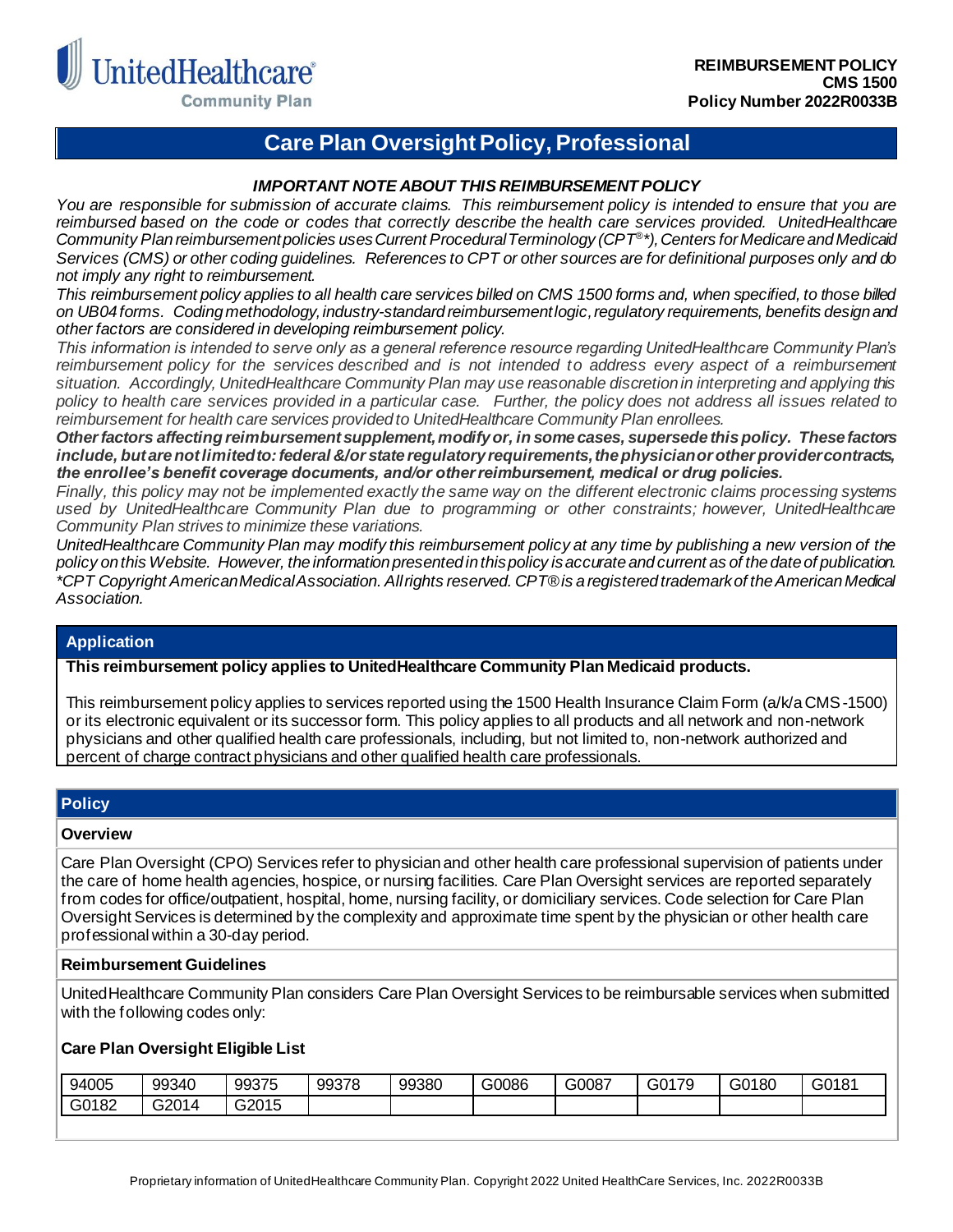

CPO services are reimbursed for 30 minutes or more per Centers for Medicare & Medicaid Services (CMS) guidelines. The following codes are not reimbursable for Care Plan Oversight Services:

| Care Plan Oversight Non-Eligible List |       |       |       |       |       |       |       |       |       |
|---------------------------------------|-------|-------|-------|-------|-------|-------|-------|-------|-------|
| 99339                                 | 99374 | 99377 | 99379 | S0220 | S0221 | S0250 | S0270 | S0271 | S0272 |

| <b>State Exceptions</b> |                                                                                                                                                                                                                                                              |  |  |  |
|-------------------------|--------------------------------------------------------------------------------------------------------------------------------------------------------------------------------------------------------------------------------------------------------------|--|--|--|
| Kentucky                | The state of Kentucky does not reimburse for the following codes:<br>CPT codes: 94005, 99340, 99375, 99378, 99380, 0405T<br>HCPCS codes: G0086, G0087, G0179, G0180, G0181, G0182, G2014, G2015<br>KY is exempt from this policy based on state regulations. |  |  |  |
| Arizona                 | Arizona Medicaid is exempt from this policy based on state requirements.                                                                                                                                                                                     |  |  |  |
| Indiana                 | Indiana Medicaid is exempt from this policy based on state requirements.                                                                                                                                                                                     |  |  |  |
| <b>Kansas</b>           | Per State Regulations, code S0221 with modifier U1 is reimbursable under the OneCare Kansas<br>(OCK) program.                                                                                                                                                |  |  |  |
| <b>Minnesota</b>        | Minnesota Health Care Plans are not covered by Care Plan Oversight services.                                                                                                                                                                                 |  |  |  |
| <b>Texas</b>            | TX Star Kids allows codes 99339, 99374, 99377, and 99379 to be reimbursed for Non-Face-to-Face<br>Clinician Supervision of a Home Health Client.                                                                                                             |  |  |  |
| Virginia                | Virginia Medicaid and CCC Plus are exempt from this policy based on State requirements.                                                                                                                                                                      |  |  |  |
| <b>Washington DC</b>    | Per state guidelines, codes 99340, 99375, 99378, 99380, G0086, G0087, G0179, G0180, G0181,<br>G0182, G2014 and G2015 are not covered.<br>Per state guidelines, codes S0220, S0221 are covered.                                                               |  |  |  |
| Wisconsin               | Wisconsin Medicaid does not cover Care Plan Oversight services.                                                                                                                                                                                              |  |  |  |

# **Questions and Answers**

**Q:** Does UnitedHealthcare Community Plan reimburse Care Plan Oversight Services codes for less than 30 minutes?

**A:** UnitedHealthcare Community Plan follows CMS payment methodology for reimbursement of Care Plan Oversight Services. According to the CMS *Medicare Benefit Policy Manual, Covered Medical and Other Health Services,* Chapter 15, Section 30, these services are covered only if the physician furnished at least 30 minutes of Care Plan Oversight within the calendar month for which payment is claimed.

## **Resources**

Individual state Medicaid contracts, regulations, manuals & fee schedules

American Medical Association*, Current Procedural Terminology ( CPT® )* and associated publications and services

Centers for Medicare and Medicaid Services, CMS Manual System and other CMS publications and services

Centers for Medicare and Medicaid Services, Healthcare Common Procedure Coding System, HCPCS Release and Code Sets